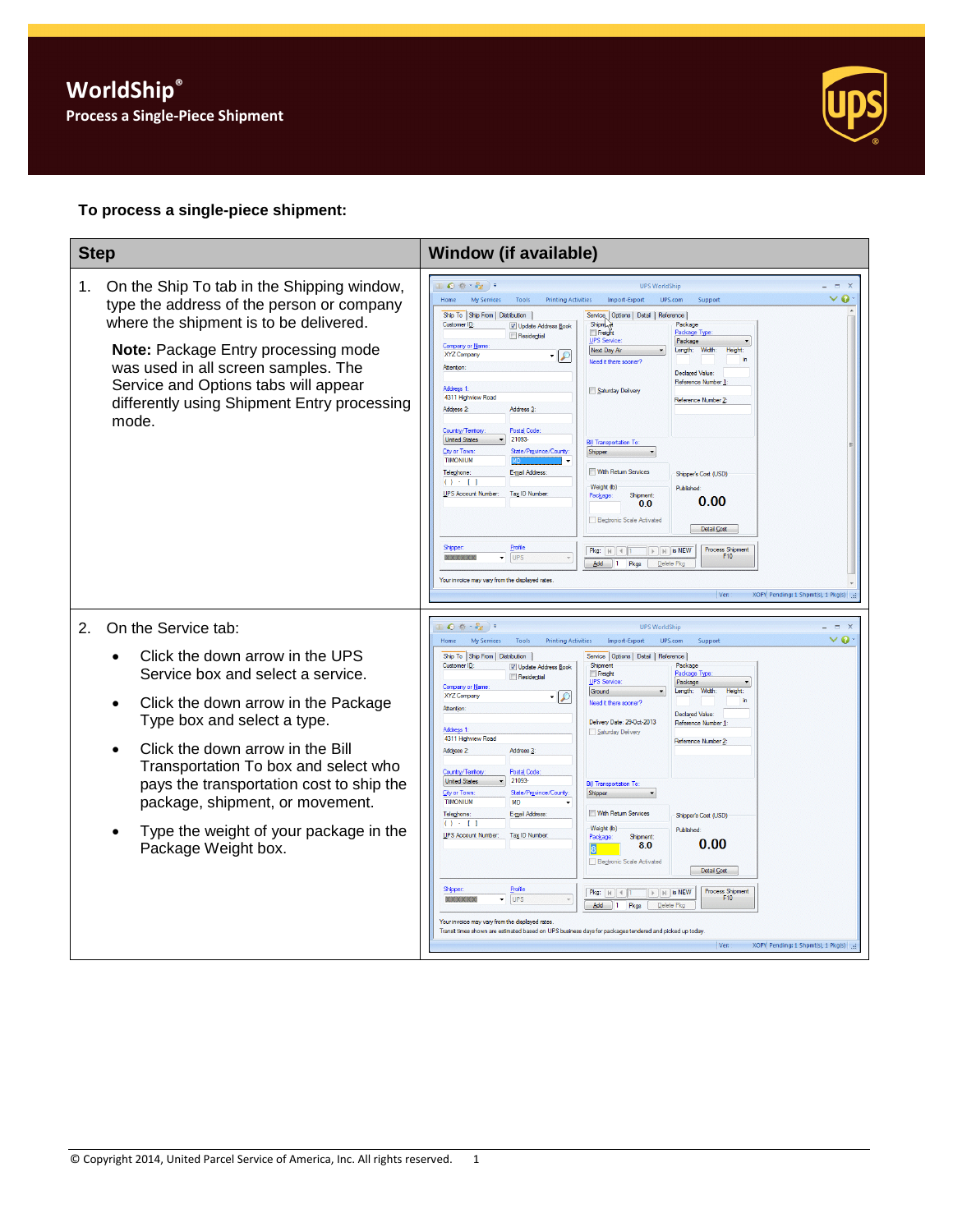

| 3.<br>The Shipper's Cost appears in the lower<br>right.<br>Click the Options tab.                                                                                                                                                                                                   | ◎ 卷一卷 ) =<br><b>UPS WorldShip</b><br>$-2$<br>$\vee$ 0<br><b>My Services</b><br>UPS.com<br>Home<br>Tools<br><b>Printing Activities</b><br>Import-Export<br>Support<br>Ship To Ship From   Distribution<br>Service   Options   Detail   Reference  <br>Customer ID:<br>Shipment<br>Package<br>V Update Address Book<br>Package Type<br>Freight<br>Residential<br><b>UPS</b> Service<br>Package<br>Company or Name<br>Ground<br>Length:<br>Width:<br>Height<br>XYZ Company<br>ما<br>in.<br>Need it there sooner?<br>Attention:<br><b>Declared Value:</b><br>Delivery Date: 29-Oct-2013<br>Reference Number 1<br>Address 1:<br>Saturday Delivery<br>4311 Highview Road<br>Reference Number 2:<br>Address 2:<br>Address <sub>3</sub><br><b>Postal Code</b><br>Country/Tenttory<br>21093-<br><b>United States</b><br><b>Bill Transportation To</b><br>State/Province/County<br><b>City or Town</b><br>Shipper<br><b>TIMONIUM</b><br><b>MD</b><br>With Return Services<br>E-mail Address:<br>Telephone:<br>Shipper's Cost (USD)<br>$() - 1$<br>Weight (b)<br>Published:<br>UPS Account Number:<br>Tax ID Number:<br>Package<br>Shipment:<br>8.54<br>8.0<br><b>Electronic Scale Activated</b><br>Detail Cost<br>Profile<br>Shipper<br>Process Shipment<br>$\mathbb{H}$ is NEW<br>$Pkg:  A $ 4 1<br>F10<br>UPS<br>۰<br><b>XXXXXX</b><br>Add<br>l 1<br>Pkgs<br>Delete Pkg<br>Your invoice may vary from the displayed rates<br>Transit times shown are estimated based on UPS business days for packages tendered and picked up today<br>Ver: :<br>XOFY Pending: 1 Shpmt(s), 1 Pkg(s) . |
|-------------------------------------------------------------------------------------------------------------------------------------------------------------------------------------------------------------------------------------------------------------------------------------|-------------------------------------------------------------------------------------------------------------------------------------------------------------------------------------------------------------------------------------------------------------------------------------------------------------------------------------------------------------------------------------------------------------------------------------------------------------------------------------------------------------------------------------------------------------------------------------------------------------------------------------------------------------------------------------------------------------------------------------------------------------------------------------------------------------------------------------------------------------------------------------------------------------------------------------------------------------------------------------------------------------------------------------------------------------------------------------------------------------------------------------------------------------------------------------------------------------------------------------------------------------------------------------------------------------------------------------------------------------------------------------------------------------------------------------------------------------------------------------------------------------------------------------------------------------------------------|
| The Options tab appears and shows the<br>4.<br>available shipment and package options.<br>Select the check boxes for the desired<br>$\bullet$<br>options. The Option Cost and Total<br>Cost change as you select options.<br>Click the Process Shipment F10<br>$\bullet$<br>button. | ◎春·乾)<br><b>UPS WorldShip</b><br>X<br>$\vee$ 0<br><b>My Services</b><br>UPS.com<br>Home<br>Tools<br><b>Printing Activities</b><br>Import-Export<br>Support<br>Ship To Ship From   Distribution  <br>Service Options Detail   Reference<br>Customer ID:<br>V Update Address Book<br><b>Shipment Options:</b><br>Package Declared Value<br><b>Handing Charge</b><br>Residential<br><b>Import Control</b><br>Company or Name<br>Value<br>Quantum View Notify<br>XYZ Company<br><b>Return Services</b><br><b>USD</b><br>₽<br>UPS carbon neutral<br>Attention<br>Shipper Paid<br>Address 1:<br>4311 Highview Road<br>Package Options:<br>Address 2:<br>Address <sub>3</sub> :<br><b>Additional Handling</b><br><b>COD</b><br><b>Postal Code</b><br>Country/Tentory<br>21093-<br><b>United States</b><br>Delivery Confirmation<br>Quantum View Notify<br>State/Province/County<br><b>City or Town</b><br>Shipper Release<br><b>TIMONIUM</b><br><b>MD</b><br>E-mail Address:<br>Telephone:<br>$() - [ ]$<br><b>UPS Account Number:</b><br>Tax ID Number:<br><b>Option Cost</b><br>6.80 USD<br><b>Total Cost:</b><br>15.34 USD<br>Detail Cost<br>Profile<br>Shippe<br>$\mathbb{F}$   $\mathbb{H}$   is NEW<br>Process Shipment<br>F10<br>$Pkg:  A $ $\parallel$ 1<br>UPS<br>$\overline{\phantom{a}}$<br>Add<br>Pkgs<br>$\vert$ 1<br>Delete Pkg<br>Your invoice may vary from the displayed rates<br>Transit times shown are estimated based on UPS business days for packages tendered and picked up today<br>XOFY Pending: 2 Shpmt(s), 2 Pkg(s)<br>Ver:                              |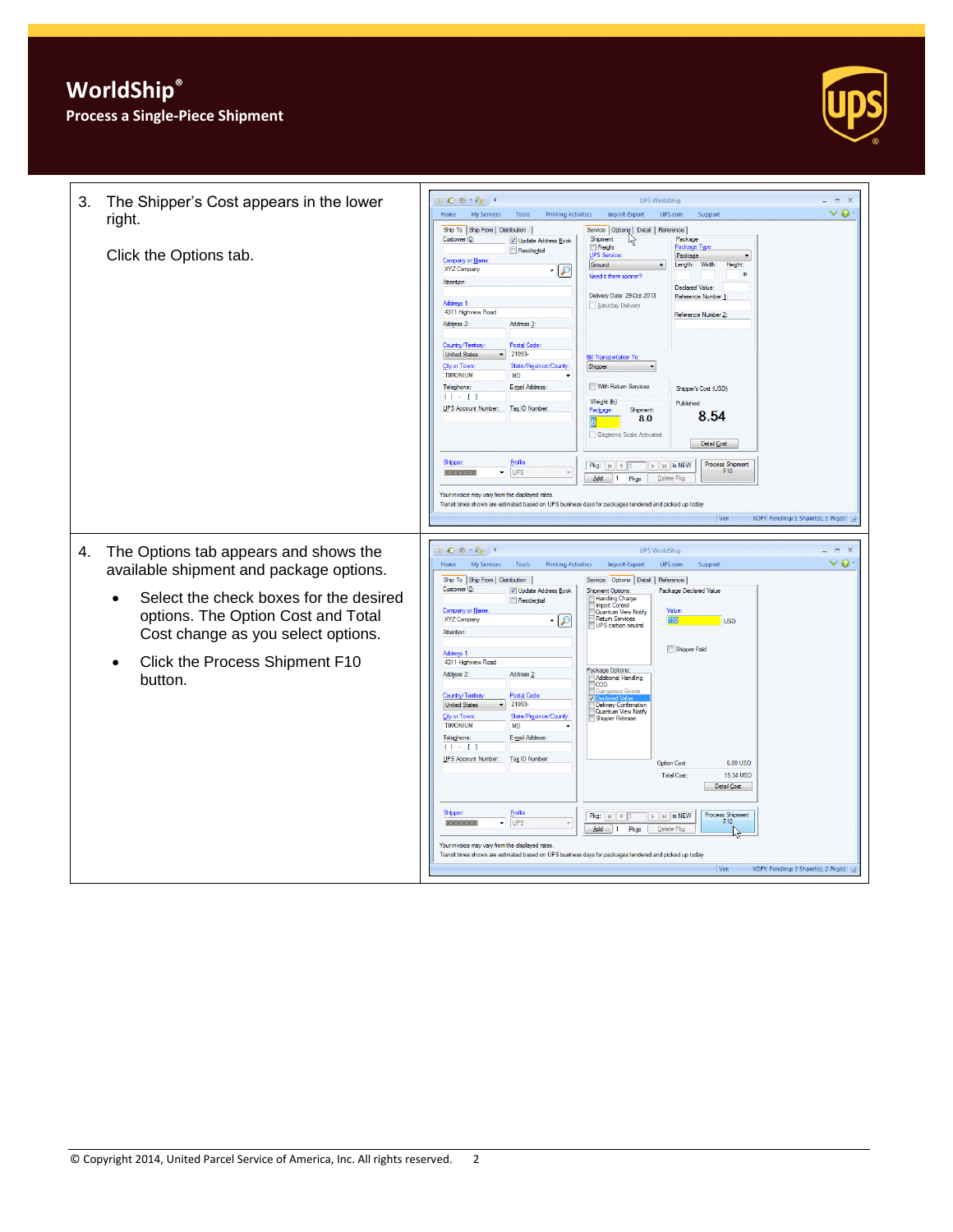## **Process a Single-Piece Shipment**



| 5. | If this is the first shipment that you have<br>processed, the Congratulations! window<br>appears.<br>Click the OK button. | <b>UPS WorldShip</b><br>Congratulations!<br>You have processed a shipment with UPS WorldShip.<br>Ensure that the printed label(s) are placed on the package(s).<br>You must click the End of Day button on the toolbar after you have processed all of your<br>shipments for the day. Running End of Day will:<br>Send data to UPS that is needed to provide the services that you want.<br>Print a Summary Report for your driver to scan.<br>Print a Daily Shipment Detail Report for your shipments.                                                                                                                                                                                                                                                                                                                                                                                                                                                                                                                                                                                                                                                                                                                                                                                                                                                                                                                                                                                                                                                                                                                                                                                                                                                                                               |
|----|---------------------------------------------------------------------------------------------------------------------------|-------------------------------------------------------------------------------------------------------------------------------------------------------------------------------------------------------------------------------------------------------------------------------------------------------------------------------------------------------------------------------------------------------------------------------------------------------------------------------------------------------------------------------------------------------------------------------------------------------------------------------------------------------------------------------------------------------------------------------------------------------------------------------------------------------------------------------------------------------------------------------------------------------------------------------------------------------------------------------------------------------------------------------------------------------------------------------------------------------------------------------------------------------------------------------------------------------------------------------------------------------------------------------------------------------------------------------------------------------------------------------------------------------------------------------------------------------------------------------------------------------------------------------------------------------------------------------------------------------------------------------------------------------------------------------------------------------------------------------------------------------------------------------------------------------|
|    | 6. A blank Shipping window appears.<br>On the Home tab, select History or press<br>the F3 key on the keyboard.            | $\Box$ $\Theta$ $\hat{\theta}$ $\rightarrow$ $\frac{2}{3}$ $\Box$ $\Rightarrow$<br><b>UPS WorldShip</b><br>$-2$<br>への<br><b>Printing Activities</b><br>UPS.com<br>Support<br>Home<br>Tools<br>Import-Export<br><b>T</b> Create a Return<br>G-<br>$\searrow$<br>iiii i<br>O<br>Multi-piece Shipment<br>History<br>Repeat Undo<br>Addresses<br>End<br>Pickup<br>Messaging<br>Void<br>Track<br>Save Shinment<br>of Day<br><b>Information</b><br>Center<br>Navigate<br>Track Manage Addresses End of Day<br><b>Shipment Activities</b><br>Pickups<br>Messages<br>Ship To Ship From   Distribution<br>Service   Options   Detail   Reference<br>Customer ID:<br>Shipment<br>Package<br>V Update Address Book<br>Freight<br>Package Type<br>Residential<br>UPS Service:<br>Package<br>Company or Name<br>Length: Width:<br>Next Day Air<br>Height:<br>Need it there sooner?<br>Attention<br>Declared Value:<br>Reference Number 1<br>Address <sub>1</sub><br>Saturday Delivery<br>Reference Number 2:<br>Address 2:<br>Address 3:<br>Country/Territory<br>Postal Code:<br><b>United States</b><br><b>Bill Transportation To:</b><br><b>City or Town</b><br>State/Province/County:<br>Shipper<br>With Return Services<br>E-mail Address:<br>Telephone:<br>Shipper's Cost (USD)<br>$() - 1$<br>Weight (b)<br>Published:<br><b>UPS Account Number:</b><br>Tax ID Number<br>Package:<br>Shipment:<br>0.00<br>0.0<br><b>Electronic Scale Activated</b><br>Detail Cost<br>Profile<br>Shipper<br>Process Shipment<br>$\triangleright$   $\triangleright$   is NEW<br>Pkg: $  $ $  $ $  $ $  $ $  $<br><b>UPS</b><br>F10<br><b>XXXXX</b><br>$\overline{\phantom{a}}$<br>Add<br>Pkgs<br>$\mathbf{1}$<br>Delete Pkg<br>Your invoice may vary from the displayed rates<br>XOFY Pending: 1 Shpmt(s), 1 Pkg(s) .<br>Ver: |